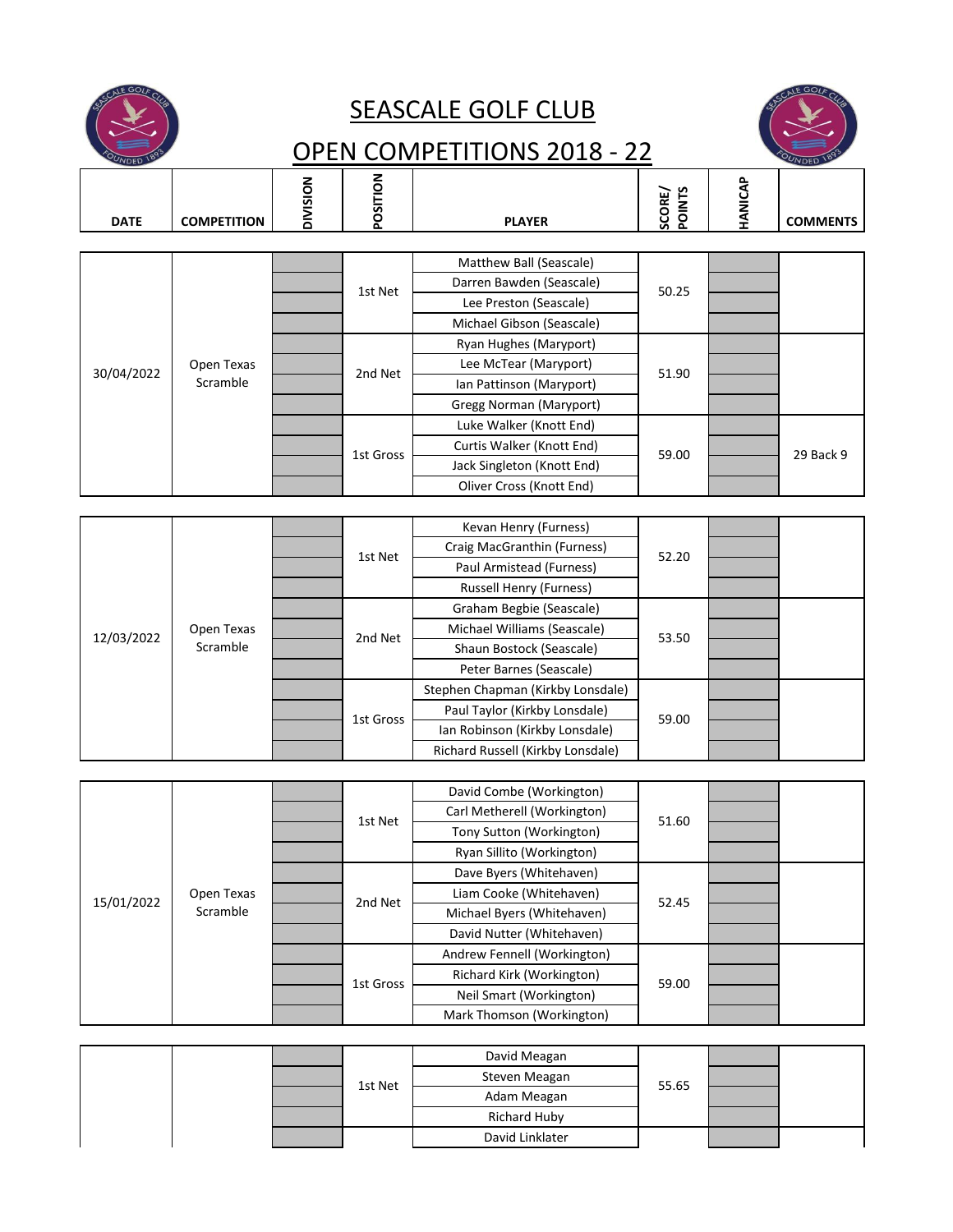| 06/11/2021 | Open Texas |  | 2nd Net      | <b>Tony Gregg</b>            | 55.85 |  |
|------------|------------|--|--------------|------------------------------|-------|--|
|            | Scramble   |  |              | <b>Alphie Gregg</b>          |       |  |
|            |            |  |              | Tom Rooney                   |       |  |
|            |            |  |              | Richard Kirk (Workington)    |       |  |
|            |            |  |              | Neil Smart (Workington)      | 64.00 |  |
|            |            |  | 1st Gross    | Andrew Fennell (Workington)  |       |  |
|            |            |  |              | Mark Thomson (Workington)    |       |  |
|            |            |  |              |                              |       |  |
|            |            |  |              | Craig Bennett (Hindley Hall) |       |  |
|            |            |  | $\mathbf{1}$ | Les Edwardson (Hindley Hall) | 116   |  |
|            |            |  |              | Alan Forshaw (Hindley Hall)  |       |  |

|            |               |   |   | Dave Bibby (Hindley Hall) |     |  |       |
|------------|---------------|---|---|---------------------------|-----|--|-------|
| 16/10/2021 |               |   |   | Paul Brennan              |     |  |       |
|            | Open 4 Person |   | 2 | Tom Wright                | 115 |  | B9:57 |
|            | Team          |   |   | Patrick Brennan           |     |  |       |
|            |               | 3 |   | Ian Greaney (Maryport)    |     |  |       |
|            |               |   |   | Rob Blythe                |     |  |       |
|            |               |   |   | John McCabe               | 115 |  | B9:55 |
|            |               |   |   | Colin Mitchell            |     |  |       |
|            |               |   |   | Mark Steele               |     |  |       |

|            |              |        |   | Richard Liddle (Windermere) | 47 | 12.4 |       |
|------------|--------------|--------|---|-----------------------------|----|------|-------|
| 07/09/2021 |              |        |   | Brian Muir (Windermere)     |    | 27.4 |       |
|            |              |        | 2 | Derek Furness (Penrith)     | 46 | 5.8  |       |
|            | Seniors Open | 3<br>4 |   | Nick Westgarth (Penrith)    |    | 12.6 |       |
|            | 4BBB         |        |   | Mark Steele                 | 45 | 13.4 | B6:17 |
|            |              |        |   | David A Moore               |    | 8.3  |       |
|            |              |        |   | Dick Cobban (Whitehaven)    | 45 | 12.1 |       |
|            |              |        |   | Steve Mullard (Whitehaven)  |    | 18.3 | B6:16 |

|            |                |   |                           | Stephen Ludkin (Crook)  | 46 |    |         |
|------------|----------------|---|---------------------------|-------------------------|----|----|---------|
| 01/08/2021 |                |   | ı                         | John Mason (Crook)      |    | 9  |         |
|            |                |   |                           | Gary Budd (Brampton)    | 45 |    | B9 25   |
|            |                |   | Paul Griffiths (Brampton) |                         | 11 |    |         |
|            | Golf Week Open |   | 3                         | Paul Hoodless (Silloth) | 45 | 14 | B9 22   |
|            | Sunday 4BBB    |   |                           | Robert Irving (Silloth) |    | 18 |         |
|            |                |   | 4                         | Tony Rushforth          | 44 |    |         |
|            |                |   |                           | Alex Amor               |    |    |         |
|            |                |   |                           | Neil Harker (Crook)     | 43 |    | 22/14/8 |
|            |                | 5 | Alan Brack (Crook)        |                         | 6  |    |         |

|                              |            |  |    | W D Emmerson (Ravensworth)   | 39 | 26 | B9 22 |
|------------------------------|------------|--|----|------------------------------|----|----|-------|
|                              |            |  |    | Jack Leigh (Ellesmere)       | 39 | 14 | B9 20 |
|                              |            |  |    | Martin Baker                 | 39 | 10 | B9 19 |
| Golf Week Open<br>31/07/2021 |            |  |    | Callum Jennings              | 38 | 15 |       |
|                              | Saturday   |  |    | Johnathan Ritchie (Hinckley) | 38 | 10 |       |
|                              | Stableford |  |    | Karl Hall (Nuneaton)         | 37 | 9  |       |
|                              |            |  |    | Gareth Woodhead (Halifax)    | 37 | 16 |       |
|                              |            |  |    | Steven Frearson (Nuneaton)   | 37 | 4  |       |
|                              |            |  |    | Nick Carr (Close House)      | 37 | 14 |       |
|                              |            |  | 10 | Alex Johnstone               | 36 |    |       |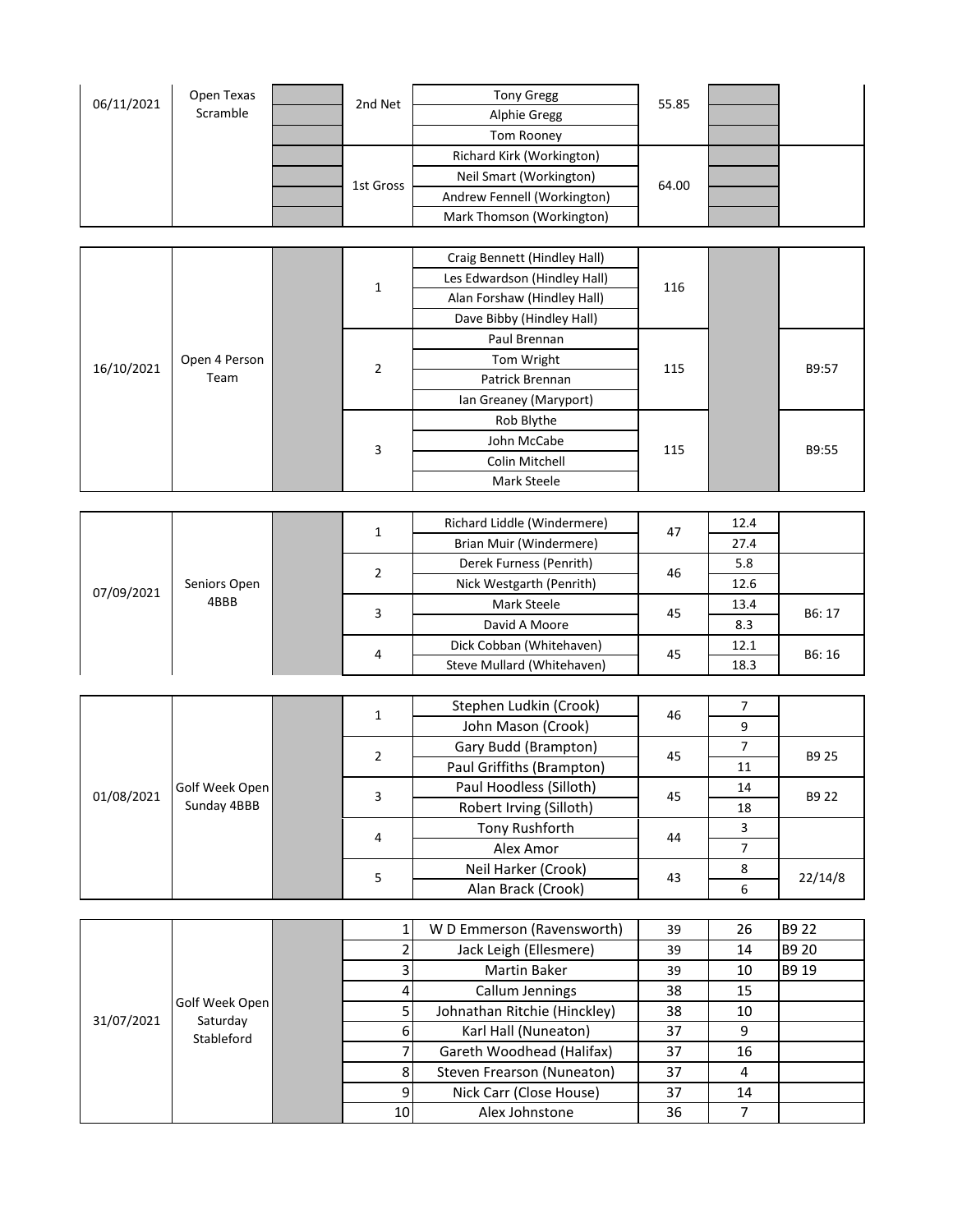|                                                             |  |  |   | Ian Fawcett (Billingham)       | 46 |    |  |
|-------------------------------------------------------------|--|--|---|--------------------------------|----|----|--|
| Golf Week Open<br>Mixed 4BBB -<br>30/07/2021<br>Kennedy Cup |  |  |   | Helen Fawcett (Billingham)     |    | 21 |  |
|                                                             |  |  |   | Jonathan Holmes (Silecroft)    | 45 | 15 |  |
|                                                             |  |  |   | Helen Holmes (Silecroft)       |    | 26 |  |
|                                                             |  |  |   | Dorothy Pelly (Kirby Lonsdale) | 44 | 31 |  |
|                                                             |  |  |   | Martin Smith (Windermere)      |    | 10 |  |
|                                                             |  |  | 4 | Dave McNeil (Billingham)       | 43 | 10 |  |
|                                                             |  |  |   | Cath (Billingham)              |    | 22 |  |

|            |                       |                |                           | Steve Hornsby (Cockermouth)    |       |  |
|------------|-----------------------|----------------|---------------------------|--------------------------------|-------|--|
|            |                       |                | $\mathbf{1}$              | Pete Wylie (Cockermouth)       | 53.50 |  |
|            |                       |                |                           | Nick Pavey Smith (Cockermouth) |       |  |
| 29/07/2021 |                       |                |                           | Peter Beasley (Cockermouth)    |       |  |
|            |                       |                | Anthony Brough (Maryport) |                                |       |  |
|            |                       | $\overline{2}$ | Steven Brough (Maryport)  | 54.10                          |       |  |
|            |                       |                | Michael Bell (Maryport)   |                                |       |  |
|            | Golf Week Open        |                |                           | Graeme Phillips (Maryport)     |       |  |
|            | <b>Texas Scramble</b> |                | 3                         | Lee Tattersall (Kendal)        |       |  |
|            |                       |                |                           | Dan Garnet (Kendal)            | 55.05 |  |
|            |                       |                |                           | Simon Oliver (Kendal)          |       |  |
|            |                       |                |                           | Bill Jermy (Kendal)            |       |  |
|            |                       |                |                           | Nick Sharpe                    |       |  |
|            |                       |                | <b>Best Gross</b>         | Floyd Hewitson                 | 61    |  |
|            |                       |                |                           | Carl Pettigrew                 |       |  |
|            |                       |                |                           | Tony Rushforth                 |       |  |

|            |              |  |   | Brad Steel (Silecroft)     | 49 | 16 |       |
|------------|--------------|--|---|----------------------------|----|----|-------|
|            |              |  |   | Doug Myers (Silecroft)     |    | 23 |       |
|            |              |  |   | Paul Shillito (Workington) | 48 | 9  |       |
| 08/06/2021 | Seniors Open |  |   | Kenny Harper (Workington)  |    | 11 |       |
|            | 4BBB         |  |   | Keith Sheldon (Silecroft)  | 46 | 13 | B9:24 |
|            |              |  |   | John Young (Silecroft)     |    | 8  |       |
|            |              |  | 4 | Don Weavers                | 46 | 8  | B9:23 |
|            |              |  |   | <b>Tony Newton</b>         |    | 12 |       |
|            |              |  |   |                            |    |    |       |

|            |            |  |   | C Swan (Cockermouth)       |       |  |
|------------|------------|--|---|----------------------------|-------|--|
|            |            |  | 1 | J Weldon (Cockermouth)     | 50.25 |  |
|            |            |  |   | A Turner (Cockermouth)     |       |  |
|            |            |  |   | T Gillroy (Cockermouth)    |       |  |
|            |            |  |   | Ray Mumberson(Cockermouth) |       |  |
| 10/04/2021 | Open Texas |  | 2 | Liz Mumberson(Cockermouth) | 52.29 |  |
|            | Scramble   |  |   | Margaret Wood(Cockermouth) |       |  |
|            |            |  |   | David Wood(Cockermouth)    |       |  |
|            |            |  |   | Dave Linklater             |       |  |
|            |            |  | 3 | <b>Tom Rooney</b>          | 53.10 |  |
|            |            |  |   | Alfie Gregg                |       |  |
|            |            |  |   | <b>Tony Gregg</b>          |       |  |

|  |  | Steven Ball  |       |       |
|--|--|--------------|-------|-------|
|  |  | Graeme Cowen | 54.90 | B9 30 |
|  |  | Alan Pascoe  |       |       |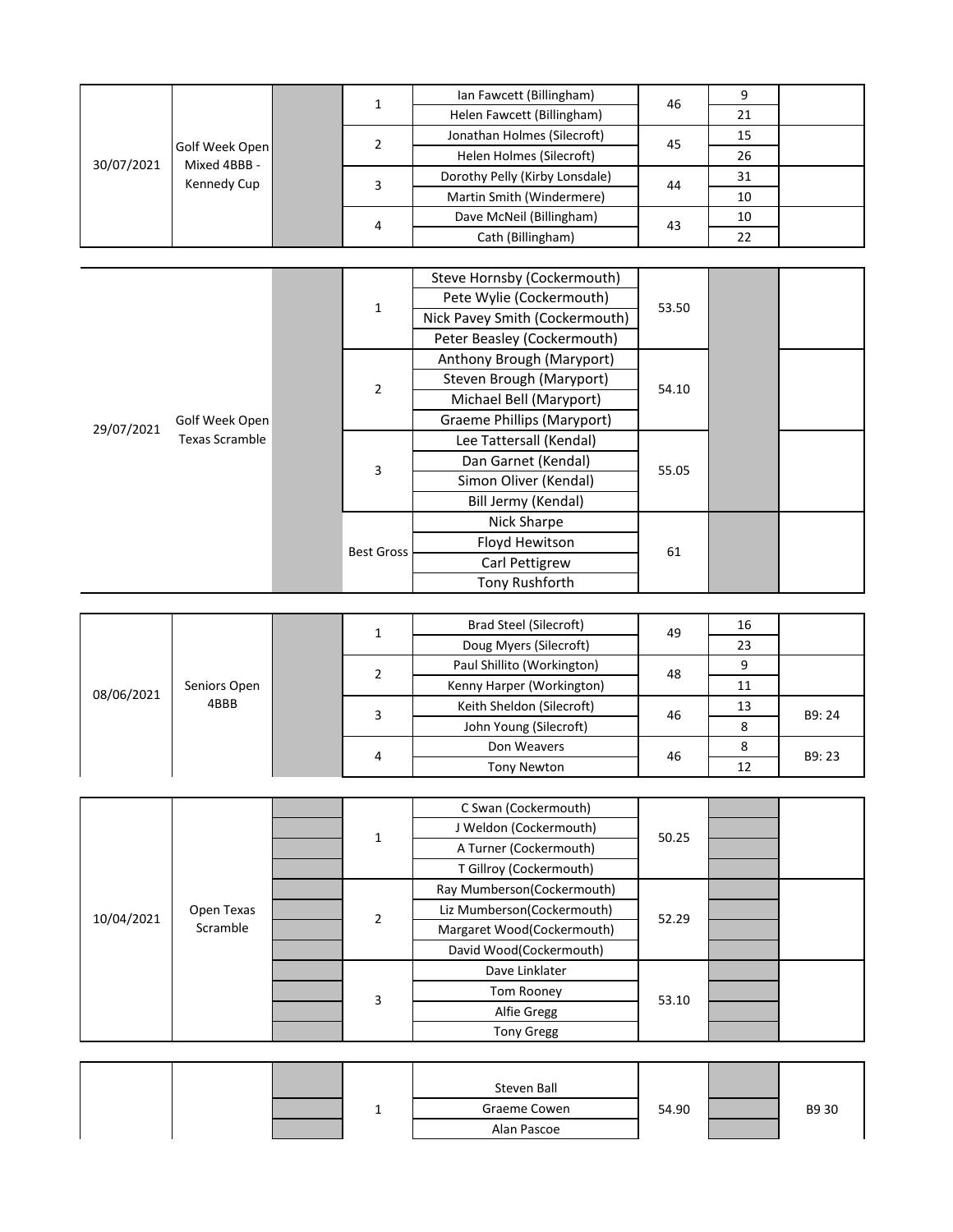|            |            |   | Paul Cruden               |       |       |
|------------|------------|---|---------------------------|-------|-------|
|            |            |   | David Meagan              |       |       |
| 05/12/2020 | Open Texas | C | Adam Meagan               | 54.90 | B9 33 |
|            | Scramble   |   | Matthew Gill (St Bees)    |       |       |
|            |            |   | Darren Johnston (St Bees) |       |       |
|            |            |   | Mick Ferguson             |       |       |
|            |            | 3 | Stephen Blackwell         | 55.25 |       |
|            |            |   | David Edwards             |       |       |
|            |            |   | Shaun Rooney              |       |       |

|            |               |   |             | Samantha Blair            |     |    |  |
|------------|---------------|---|-------------|---------------------------|-----|----|--|
|            |               |   | 1           | Nick Blair                | 100 |    |  |
|            |               |   |             | Rob Stalker               |     |    |  |
|            |               |   |             | Malcom Campbell           |     |    |  |
|            |               |   |             | <b>Tony Hart</b>          |     |    |  |
| 10/10/2020 | Open 4 Person |   | $\mathbf 2$ | Dave Mackay (Brampton)    | 96  |    |  |
|            | Team          |   |             | Ian Howe (Brampton)       |     |    |  |
|            |               |   |             | Adam Bridges (Brampton)   |     |    |  |
|            |               |   |             | John Storey (Silloth)     |     |    |  |
|            |               |   | 3           | Jonny Martin (Silloth)    | 94  |    |  |
|            |               |   |             | David Lightfoot (Silloth) |     |    |  |
|            |               |   |             | Beeby Bell (Silloth)      |     |    |  |
|            |               |   |             |                           |     |    |  |
|            |               | 1 |             | Alex Johnstone            | 45  | 7  |  |
|            |               |   |             | Glen Wills                |     | 12 |  |
|            |               |   | 2           | Stephen Hancock           | 44  | 12 |  |
|            |               |   |             |                           |     |    |  |

| 08/09/2020 |              |   |  | Alex Johnstone          | 45 |    |       |
|------------|--------------|---|--|-------------------------|----|----|-------|
|            |              |   |  | Glen Wills              |    | 12 |       |
|            |              |   |  | Stephen Hancock         | 44 | 12 |       |
|            | Seniors Open |   |  | Peter Rooke             |    | 11 |       |
|            | 4BBB         |   |  | John Fryer (Workington) | 43 | 10 | B9:22 |
|            |              | 4 |  | Alan Dolan (Maryport)   |    | 19 |       |
|            |              |   |  | <b>Steve Palmer</b>     | 43 | 14 | B9:20 |
|            |              |   |  | Alan Isherwood          |    | 15 |       |

|            |               |                         | Paul Cruden               |       |                |       |
|------------|---------------|-------------------------|---------------------------|-------|----------------|-------|
|            |               |                         | David Meagan              |       |                |       |
| 05/12/2020 | Open Texas    |                         | Adam Meagan               |       |                |       |
|            | Scramble      | $\overline{2}$          | Matthew Gill (St Bees)    | 54.90 |                | B9 33 |
|            |               |                         | Darren Johnston (St Bees) |       |                |       |
|            |               |                         | Mick Ferguson             |       |                |       |
|            |               |                         | Stephen Blackwell         |       |                |       |
|            |               | $\overline{\mathbf{3}}$ | David Edwards             | 55.25 |                |       |
|            |               |                         | Shaun Rooney              |       |                |       |
|            |               |                         |                           |       |                |       |
|            |               |                         | Samantha Blair            |       |                |       |
|            |               | $\mathbf{1}$            | Nick Blair                | 100   |                |       |
|            |               |                         | Rob Stalker               |       |                |       |
|            |               |                         | Malcom Campbell           |       |                |       |
|            |               |                         | Tony Hart                 |       |                |       |
| 10/10/2020 | Open 4 Person | $\mathbf 2$             | Dave Mackay (Brampton)    | 96    |                |       |
|            | Team          |                         | Ian Howe (Brampton)       |       |                |       |
|            |               |                         | Adam Bridges (Brampton)   |       |                |       |
|            |               |                         | John Storey (Silloth)     |       |                |       |
|            |               | $\overline{\mathbf{3}}$ | Jonny Martin (Silloth)    | 94    |                |       |
|            |               |                         | David Lightfoot (Silloth) |       |                |       |
|            |               |                         | Beeby Bell (Silloth)      |       |                |       |
|            |               |                         |                           |       |                |       |
|            |               | $\mathbf{1}$            | Alex Johnstone            | 45    | $\overline{7}$ |       |
|            |               |                         | Glen Wills                |       | 12             |       |
|            |               | $\overline{2}$          | Stephen Hancock           | 44    | 12             |       |
| 08/09/2020 | Seniors Open  |                         | Peter Rooke               |       | 11             |       |
|            | 4BBB          | 3                       | John Fryer (Workington)   | 43    | 10             | B9:22 |
|            |               |                         | Alan Dolan (Maryport)     |       | 19             |       |
|            |               | 4                       | <b>Steve Palmer</b>       | 43    | 14             | B9:20 |
|            |               |                         | Alan Isherwood            |       | 15             |       |
|            |               |                         |                           |       |                |       |
|            |               |                         | <b>Colin Roberts</b>      |       |                |       |
|            |               | $\mathbf 1$             | Stephen Hodgson           | 54.00 |                |       |
|            |               |                         | G Moody                   |       |                |       |
|            |               |                         | Alex Hodgson              |       |                |       |
|            |               |                         | Mike Keenan               |       |                |       |
| 14/03/2020 | Open Texas    |                         | Graeme Borrowdale         |       |                |       |
|            | Scramble      | $\overline{2}$          | Tim Goddard               | 55.13 |                |       |
|            |               |                         | Mark Steele               |       |                |       |
|            |               |                         | Paul Rickerby             |       |                |       |
|            |               |                         | P McGurk (Workington)     |       |                |       |
|            |               | $\mathsf{3}$            | M Slee (St Bees)          | 55.88 |                |       |
|            |               |                         | S Little (St Bees)        |       |                |       |
|            |               |                         |                           |       |                |       |
|            |               |                         | <b>Jack Stubbings</b>     |       |                |       |
|            |               |                         | Dave Stubbings            |       |                |       |
|            |               | $\mathbf{1}$            | Lewis Baker               | 53.50 |                |       |
|            |               |                         | Paul Barry                |       |                |       |
|            |               |                         | Stephen Gilroy            |       |                |       |
| 07/12/2010 | Open Texas    | $\mathcal{L}$           | Paddy Keys                | 55 28 |                |       |
|            |               |                         |                           |       |                |       |

|            |            |  | Jack Stubbings |       |  |
|------------|------------|--|----------------|-------|--|
|            |            |  | Dave Stubbings | 53.50 |  |
|            |            |  | Lewis Baker    |       |  |
|            |            |  | Paul Barry     |       |  |
|            |            |  | Stephen Gilroy |       |  |
| 07/12/2019 | Open Texas |  | Paddy Keys     | 5538  |  |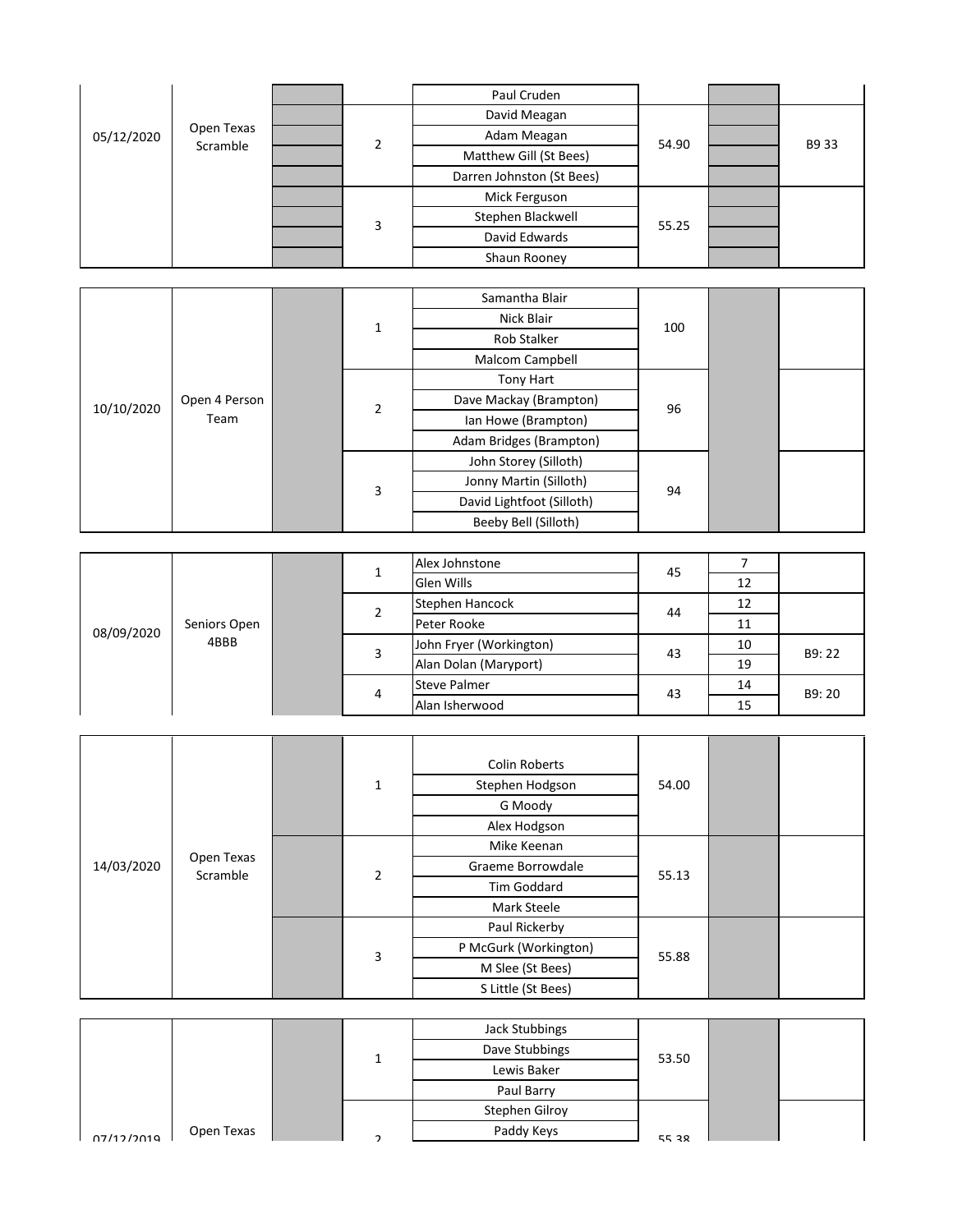| $U/I+L/LULJ$ | Scramble | ے                        | Dave Jenkinson            | <b>UU.UU</b> |  |
|--------------|----------|--------------------------|---------------------------|--------------|--|
|              |          |                          | Micky Dunne               |              |  |
|              |          | P Magean (Cockermouth)   |                           |              |  |
|              | 3        | D Skilbeck (Cockermouth) | 58.00                     |              |  |
|              |          |                          | D MacDonald (Cockermouth) |              |  |
|              |          |                          | N Fleming (Cockermouth)   |              |  |
|              |          |                          |                           |              |  |
|              |          |                          | Tony Hart                 |              |  |
|              |          | Brian O'Kane             | 55.37                     |              |  |
|              |          |                          |                           |              |  |

|            |               |  |                         | Tony Hart                  |       |                 |
|------------|---------------|--|-------------------------|----------------------------|-------|-----------------|
|            |               |  | $\mathbf 1$             | Brian O'Kane               | 55.37 |                 |
|            |               |  |                         | M Keenan                   |       |                 |
|            |               |  |                         | Simon O'Kane               |       |                 |
|            |               |  |                         | Ryan Lightfoot             |       |                 |
| 09/11/2019 | Open Texas    |  | $\sqrt{2}$              | Richard Huby               | 57.37 |                 |
|            | Scramble      |  |                         | Tom Sharpe                 |       |                 |
|            |               |  |                         | P Woods                    |       |                 |
|            |               |  |                         | Kevin Tattersall           |       |                 |
|            |               |  | 3                       | Gary Postlethwaite         | 58.00 |                 |
|            |               |  |                         | Angus Dobson               |       |                 |
|            |               |  |                         | John Capstick              |       |                 |
|            |               |  |                         |                            |       |                 |
|            |               |  | $\mathbf 1$             | Martin Shaw (Maryport)     |       |                 |
|            |               |  |                         | Paul Smith (Workington)    | 108   |                 |
|            |               |  |                         | John Hyde (Workington)     |       |                 |
|            |               |  |                         | John Hawley (Workington)   |       |                 |
|            |               |  |                         | Chris Tall (Workington)    |       |                 |
| 12/10/2019 | Open 4 Person |  | $\overline{2}$          | Paul Shepherd (Workington) | 106   |                 |
|            | Team          |  |                         | David Ridley (Workington)  |       |                 |
|            |               |  |                         | Paul Savage (Workington)   |       |                 |
|            |               |  |                         | Paul Hoodless (Silloth)    |       |                 |
|            |               |  | $\overline{\mathbf{3}}$ | Robert Irving (Silloth)    | 103   | BB <sub>9</sub> |
|            |               |  |                         | Kevin Kerr (Silloth)       |       |                 |
|            |               |  |                         | Mick Taylor (Silloth)      |       |                 |

| Seniors Open<br>10/09/2019<br>4BBB |  |  |                      | Robert Pickard (Kirkby Lonsdale) | 46 |    |       |
|------------------------------------|--|--|----------------------|----------------------------------|----|----|-------|
|                                    |  |  |                      | Richard Day (Carus Green)        |    | 22 |       |
|                                    |  |  |                      | <b>Tim Parker</b>                | 43 | 14 | B9:23 |
|                                    |  |  | <b>Graeme Wilson</b> |                                  | 28 |    |       |
|                                    |  |  | 3                    | J Parsons                        | 43 | 13 | B9:22 |
|                                    |  |  |                      | D Rogers                         |    | 15 |       |
|                                    |  |  |                      | Rodger Temple                    | 42 | 14 |       |
|                                    |  |  | 4                    | Les Moore                        |    | 26 |       |

| 12/10/2019                 |                |                | $\overline{2}$      | adi pricprici a finormingtoni    | 106 |                |                 |
|----------------------------|----------------|----------------|---------------------|----------------------------------|-----|----------------|-----------------|
| Team                       |                |                |                     | David Ridley (Workington)        |     |                |                 |
|                            |                |                |                     | Paul Savage (Workington)         |     |                |                 |
|                            |                |                |                     | Paul Hoodless (Silloth)          |     |                |                 |
|                            |                |                | 3                   | Robert Irving (Silloth)          | 103 |                | BB <sub>9</sub> |
|                            |                |                |                     | Kevin Kerr (Silloth)             |     |                |                 |
|                            |                |                |                     | Mick Taylor (Silloth)            |     |                |                 |
|                            |                |                |                     |                                  |     |                |                 |
|                            |                |                | $\mathbf{1}$        | Robert Pickard (Kirkby Lonsdale) | 46  | 9              |                 |
|                            |                |                |                     | Richard Day (Carus Green)        |     | 22             |                 |
| Seniors Open<br>10/09/2019 |                | $\overline{2}$ | <b>Tim Parker</b>   | 43                               | 14  | B9:23          |                 |
|                            |                |                | Graeme Wilson       |                                  | 28  |                |                 |
|                            | 4BBB           |                | 3                   | J Parsons                        | 43  | 13             | B9:22           |
|                            |                | 4              |                     | D Rogers                         |     | 15             |                 |
|                            |                |                |                     | Rodger Temple                    | 42  | 14             |                 |
|                            |                |                |                     | Les Moore                        |     | 26             |                 |
|                            |                |                |                     |                                  |     |                |                 |
|                            |                |                | $\mathbf{1}$        | David Bell (Silloth)             | 45  |                |                 |
|                            |                |                |                     | Gary Scott (Silloth)             |     |                |                 |
|                            |                |                | $\overline{2}$      | Colin McEwan                     | 44  |                |                 |
|                            |                |                |                     | Colin Scully (Lenzie)            |     |                |                 |
| 28/07/2019                 | Golf Week Open |                | 3                   | <b>Steve Pritt</b>               | 43  |                | B9-24 B6-17     |
|                            | Sunday 4BBB    |                |                     | Mark Bridgewood                  |     |                |                 |
|                            |                |                | 4                   | Ross Latimer (Bonnybridge)       | 43  |                | 9-24 B6-14 B3-  |
|                            |                |                |                     | Gordon Wiper (Northop)           |     |                |                 |
|                            |                | 5              | D Smith (Ellesmere) | 43                               |     | 9-24 B6-14 B3- |                 |
|                            |                |                |                     | M Kitchen (Ellesmere)            |     |                |                 |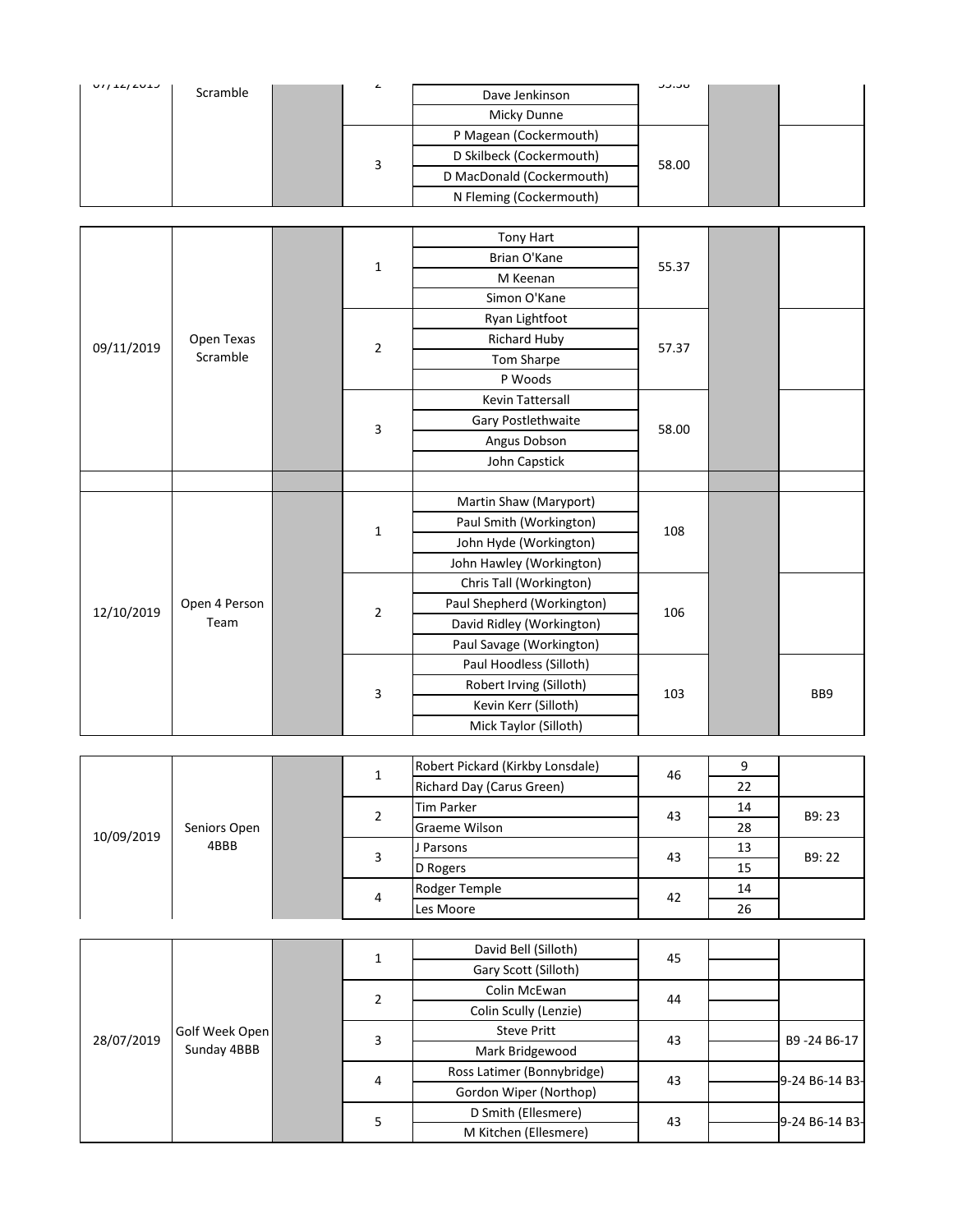|                              |            |  | 1 David Jenkinson                | 40 | 12 | BB <sub>9</sub> |
|------------------------------|------------|--|----------------------------------|----|----|-----------------|
|                              |            |  | 2 Paul Hoodless (Silloth)        | 40 | 21 |                 |
| Golf Week Open<br>27/07/2019 |            |  | 3 Jacob Hall (Ashton Under Lyne) | 39 |    | BB <sub>9</sub> |
|                              |            |  | 4 Nick Carr (Bedlingtonshire)    | 39 | 19 |                 |
|                              | Saturday   |  | 5 Peter Aldridge (Nuneaton)      | 38 | 12 | BB <sub>9</sub> |
|                              | Stableford |  | 6 David Stott (Ellesmere)        | 38 | 8  |                 |
|                              |            |  | 7 Scott Ogden (Hart Common)      | 37 | 18 | BB <sub>9</sub> |
|                              |            |  | 8 Alan Brack (Crook)             | 37 |    | BB <sub>9</sub> |
|                              |            |  | 9 S Conway (Garesfield)          | 37 | כ  |                 |
|                              |            |  | 10 Chris Etchells (Stamford)     | 36 | 18 |                 |

|                                                             |  |   | 1                           | John Roper               | 46    | 10    |       |
|-------------------------------------------------------------|--|---|-----------------------------|--------------------------|-------|-------|-------|
|                                                             |  |   |                             | Abby Roper               |       | 3     |       |
|                                                             |  |   | 2                           | Floyd Hewitson           | 45    | 3     | B9 23 |
| Golf Week Open<br>26/07/2019<br>Mixed 4BBB -<br>Kennedy Cup |  |   |                             | Joan Atkinson            |       | 14    |       |
|                                                             |  | 3 | Margaret Wood (Cockermouth) | 45                       | 14    | B9 22 |       |
|                                                             |  |   |                             | David Wood (Cockermouth) |       | 20    |       |
|                                                             |  |   | 4                           | Robert Temple            | 44    | 12    |       |
|                                                             |  |   |                             | Fiona Kirkby             |       |       |       |
|                                                             |  |   |                             |                          |       |       |       |
|                                                             |  |   |                             |                          |       |       |       |
|                                                             |  |   |                             | Rob Blythe               |       |       |       |
|                                                             |  |   |                             | Jo Blythe                | 50.88 |       |       |
|                                                             |  | 1 | $-11$<br>$\sim$             |                          |       |       |       |

|            |                       |                | Rob Blythe                  |       |    |                 |
|------------|-----------------------|----------------|-----------------------------|-------|----|-----------------|
|            |                       |                | Jo Blythe                   | 50.88 |    |                 |
|            |                       | $\mathbf{1}$   | Karen Eddy                  |       |    |                 |
|            |                       |                | Mark Steele                 |       |    |                 |
|            |                       |                | Carl Pettigrew              |       |    |                 |
| 25/07/2019 | Golf Week Open        | $\overline{2}$ | Floyd Hewitson              | 53.38 |    |                 |
|            | <b>Texas Scramble</b> |                | Nick Sharpe                 |       |    |                 |
|            |                       |                | Tony Rushforth              |       |    |                 |
|            |                       |                | Joe Robson                  |       |    |                 |
|            |                       | 3              | Andrew Robson (Cockermouth) | 54.63 |    |                 |
|            |                       |                | <b>Andrew Prince</b>        |       |    |                 |
|            |                       |                | <b>Brian Forster</b>        |       |    |                 |
|            |                       |                |                             |       |    |                 |
|            |                       | $\mathbf{1}$   | Norman Thompson (Whiteh'n)  | 45    | 17 |                 |
|            |                       |                | John Gibbons                |       | 23 |                 |
| 11/06/2019 |                       | $\overline{2}$ | Keith Hunt                  | 44    | 7  |                 |
|            | Seniors Open          |                | Dave Jackman                |       | 11 |                 |
|            | 4BBB                  | 3              | Colin Vaughan (Maryport)    | 43    | 11 | BB <sub>9</sub> |
|            |                       |                |                             |       |    |                 |

| Seniors Open<br>11/06/2019<br>4BBB |  |  |            | Norman Thompson (Whiteh'n) | 45 | 17 |                 |
|------------------------------------|--|--|------------|----------------------------|----|----|-----------------|
|                                    |  |  | ÷          | John Gibbons               |    | 23 |                 |
|                                    |  |  | Keith Hunt | 44                         |    |    |                 |
|                                    |  |  |            | Dave Jackman               |    | 11 |                 |
|                                    |  |  | 3          | Colin Vaughan (Maryport)   | 43 | 11 | BB <sub>9</sub> |
|                                    |  |  |            | Andy Humphrey (Maryport)   |    | 15 |                 |
|                                    |  |  | 4          | Stephen Hancock            | 43 | 15 |                 |
|                                    |  |  |            | Alan Isherwood             |    | 18 |                 |

|            |               |   | lan Fleming   |    |  |
|------------|---------------|---|---------------|----|--|
|            |               |   | Sean Rooney   | 99 |  |
|            |               |   | Tony Gregg    |    |  |
|            |               |   | Steven Meagan |    |  |
|            |               |   | June Hardisty |    |  |
| 13/04/2019 | Open 4 Person | ำ | Dave Hardisty | 98 |  |
|            | Team          |   | Anne Wear     |    |  |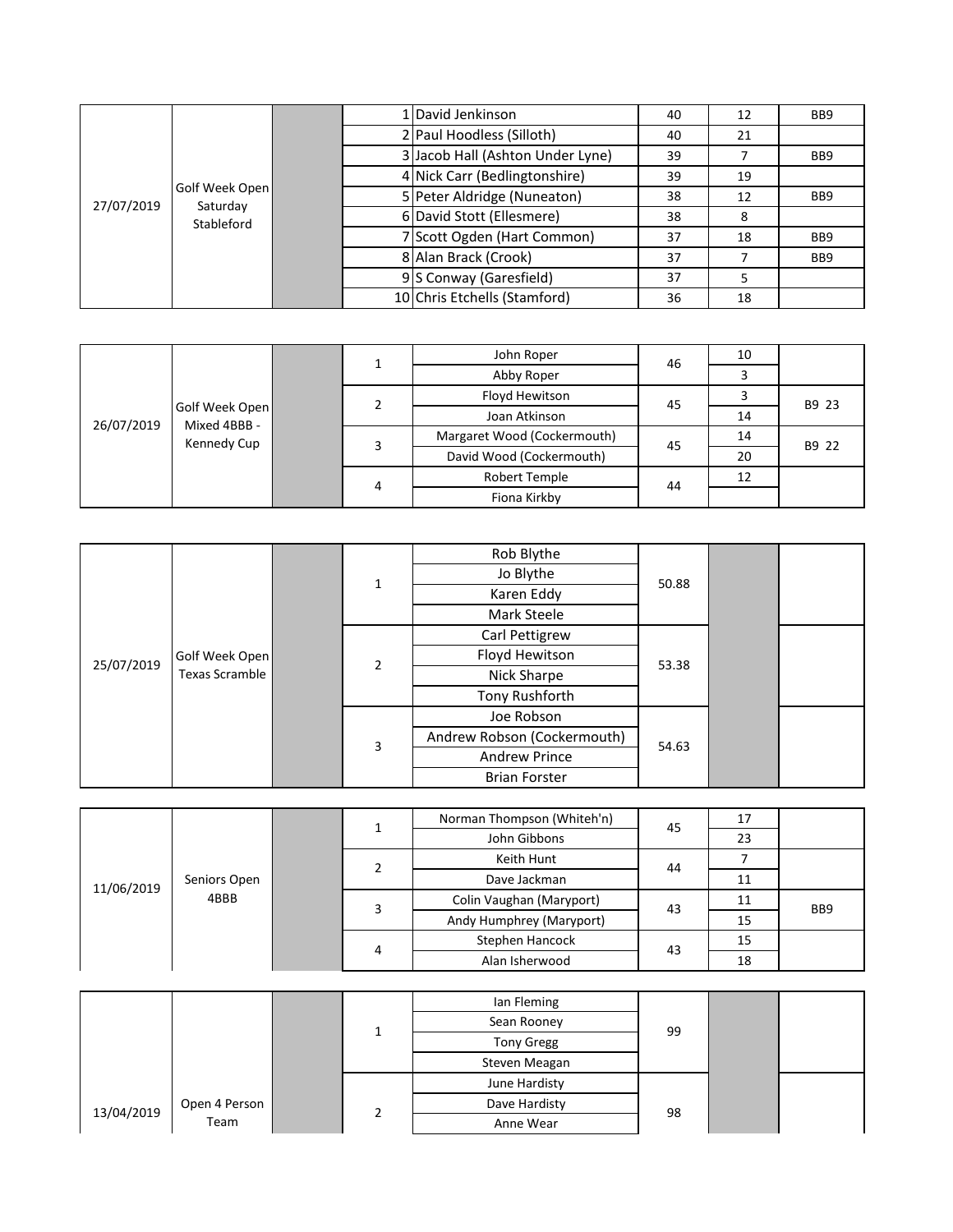|  |   | Len Wear            |       |  |
|--|---|---------------------|-------|--|
|  |   | Paul Rickerby       |       |  |
|  | 3 | Paul McGuirk        | 95    |  |
|  |   | Sean Rickerby       |       |  |
|  |   |                     |       |  |
|  |   |                     |       |  |
|  |   | Joe Robson          |       |  |
|  |   | <b>Wayne Powell</b> | 57.13 |  |
|  |   |                     |       |  |

|                        |            |  |                | Joe Robson              |       |  |  |
|------------------------|------------|--|----------------|-------------------------|-------|--|--|
| 09/02/2019<br>Scramble |            |  | $\mathbf 1$    | Wayne Powell            | 57.13 |  |  |
|                        |            |  |                | Simon O'Kane            |       |  |  |
|                        |            |  |                | Brian O'Kane            |       |  |  |
|                        |            |  |                | Alan Robers             |       |  |  |
|                        | Open Texas |  |                | Steve Hodgson           | 57.63 |  |  |
|                        |            |  | $\overline{2}$ | <b>Colin Roberts</b>    |       |  |  |
|                        |            |  |                | Jack Stubbing           |       |  |  |
|                        |            |  | 3              | M Kirk (Workington)     |       |  |  |
|                        |            |  |                | M Thompson (Workington) | 58.00 |  |  |
|                        |            |  |                | A Fennell (Workington)  |       |  |  |
|                        |            |  |                | P Jardine (Workington)  |       |  |  |
|                        |            |  |                |                         |       |  |  |
|                        |            |  |                | lan Fleming             |       |  |  |
|                        |            |  |                | Richard Huby            | 57.40 |  |  |
|                        |            |  |                | $\sim$ $\sim$ $\sim$    |       |  |  |

|            |            |  |                | lan Fleming         |       |  |  |
|------------|------------|--|----------------|---------------------|-------|--|--|
| 12/01/2019 |            |  | $\mathbf 1$    | <b>Richard Huby</b> | 57.40 |  |  |
|            |            |  |                | Alfie Gregg         |       |  |  |
|            |            |  |                | Steven Meagan       |       |  |  |
|            |            |  |                | Mark Jacques        |       |  |  |
|            | Open Texas |  |                | Glyn Williams       | 58.13 |  |  |
|            | Scramble   |  | $\overline{2}$ | Steve McMillan      |       |  |  |
|            |            |  |                | Stephen Murphy      |       |  |  |
|            |            |  | 3              | John McCabe         |       |  |  |
|            |            |  |                | Tony Hart           | 58.50 |  |  |
|            |            |  |                | Stephen Brown       |       |  |  |
|            |            |  |                | Phil Emmett         |       |  |  |
|            |            |  |                |                     |       |  |  |
|            |            |  |                | lan Fleming         |       |  |  |
|            |            |  |                | Shaun Rooney        | 54.40 |  |  |
|            |            |  |                |                     |       |  |  |

|                        |            |  |                | Ian Fleming                     |       |  |  |
|------------------------|------------|--|----------------|---------------------------------|-------|--|--|
|                        |            |  | 1              | Shaun Rooney                    | 54.40 |  |  |
|                        |            |  |                | <b>Richard Huby</b>             |       |  |  |
| 08/12/2018<br>Scramble |            |  |                | Dave Linklater                  |       |  |  |
|                        |            |  |                | George McCann                   |       |  |  |
|                        | Open Texas |  |                | Alfie Gregg                     | 56.80 |  |  |
|                        |            |  | $\overline{2}$ | lan Tyson                       |       |  |  |
|                        |            |  |                | Steven Meagan                   |       |  |  |
|                        |            |  | 3              | Mark Kirkbride (Workington)     |       |  |  |
|                        |            |  |                | Chris Kelly (Workington)        | 57.90 |  |  |
|                        |            |  |                | Stephen Seeds (Workington)      |       |  |  |
|                        |            |  |                | <b>B Colquhoun (Workington)</b> |       |  |  |
|                        |            |  |                |                                 |       |  |  |
|                        |            |  |                | Tom Rooney                      |       |  |  |
|                        |            |  |                | Alfie Gregg                     | 55.00 |  |  |
|                        |            |  |                |                                 |       |  |  |

|            |            |  |  | Tom Rooney               |       |  |
|------------|------------|--|--|--------------------------|-------|--|
|            |            |  |  | Alfie Gregg              | 55.00 |  |
|            |            |  |  | Shaun Rooney             |       |  |
|            |            |  |  | David Meagan             |       |  |
|            |            |  |  | Tony Hart                |       |  |
| 10/11/2018 | Open Texas |  |  | A Haraldsen (Workington) | 56.00 |  |
|            | Scramble   |  |  | <b>Michael Pink</b>      |       |  |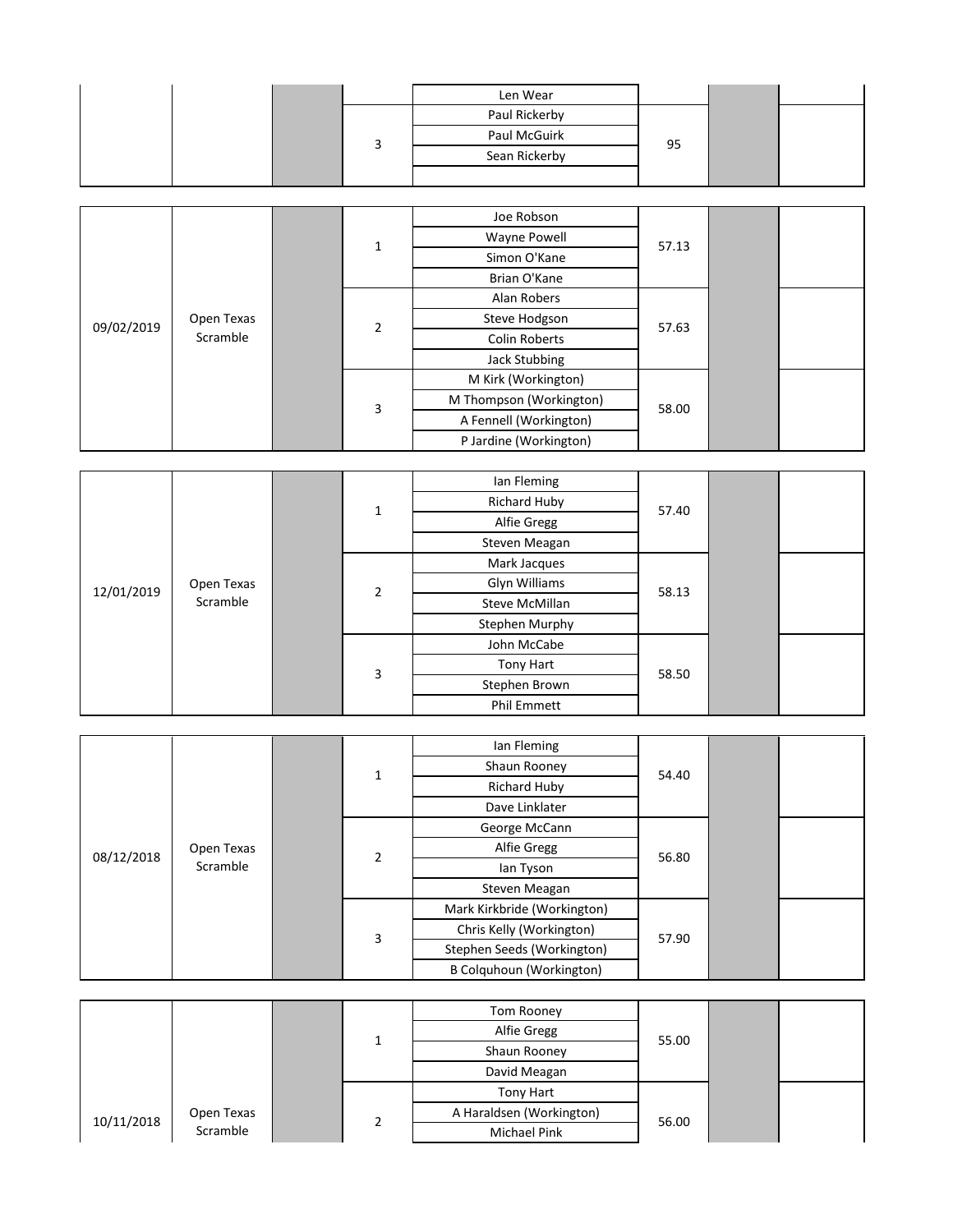|  |  | P Shearman (Workington) |       |  |
|--|--|-------------------------|-------|--|
|  |  | Greg Fitzwilliam        |       |  |
|  |  | G Duffy (Cockermouth)   | 56.60 |  |
|  |  | R Done (Workington)     |       |  |
|  |  | Gary Wise               |       |  |

|            |               |  |                | Mark Jacques               |    |  |  |
|------------|---------------|--|----------------|----------------------------|----|--|--|
|            |               |  |                | Glynn Williams             |    |  |  |
|            |               |  | 1              | <b>Bill Jenkinson</b>      | 98 |  |  |
|            |               |  |                | Paul Grundill              |    |  |  |
|            |               |  |                | <b>B Kirk (Workington)</b> |    |  |  |
|            | Open 4 Person |  | $\overline{2}$ | N Smart (Workington)       |    |  |  |
| 06/10/2018 | Team          |  |                | G Fairhall(Workington)     | 97 |  |  |
|            |               |  |                | P Armstrong (Workington)   |    |  |  |
|            |               |  |                | M Rice (Workington)        |    |  |  |
|            |               |  | 3              | S Rooke (Workington)       | 96 |  |  |
|            |               |  |                | J Robinson (Workington)    |    |  |  |
|            |               |  |                | G Benson (Workington)      |    |  |  |

|            |              |   |   | J Burrow                   |  |  |
|------------|--------------|---|---|----------------------------|--|--|
| 04/09/2018 |              |   | ∸ | M Parr                     |  |  |
|            |              |   |   | Eric Smith                 |  |  |
|            | Seniors Open |   |   | John Winter                |  |  |
|            | 4BBB         |   |   | Norman Thompson (Whiteh'n) |  |  |
|            |              | 4 |   | Jeff Gill (Whiteh'n)       |  |  |
|            |              |   |   | Keith Hunt                 |  |  |
|            |              |   |   | Dave Jackman               |  |  |

|            |                |  |        | <b>Graeme Campbell</b>     | 42 |    |             |
|------------|----------------|--|--------|----------------------------|----|----|-------------|
|            |                |  | Ŧ.     | Conor Campbell             |    | 15 |             |
|            |                |  | 2      | Alan Pascoe                | 41 | 8  |             |
| 29/07/2018 |                |  |        | Andrew Kenmare             |    |    |             |
|            | Golf Week Open |  | 3<br>4 | Alan Jardine               | 39 |    | B9 20, B1 3 |
|            | Sunday 4BBB    |  |        | Mark Lightfoot             |    | 10 |             |
|            |                |  |        | Nick Butcher (Wakefield)   | 39 | 6  | B9 20, B1 2 |
|            |                |  |        | Chris Wood (Wakefield)     |    |    |             |
|            |                |  | 5      | Craig Wheeldon (Wakefield) | 39 | 6  | B9 19       |
|            |                |  |        | Mark Booth (Wakefield)     |    |    |             |

|            |                            |  | 1 Steve Edmonds (Swinton Park) | 34 | 14 |       |  |                       |    |    |       |
|------------|----------------------------|--|--------------------------------|----|----|-------|--|-----------------------|----|----|-------|
|            |                            |  | 2 Paul A Jones (Swinton Park)  | 33 | 8  |       |  |                       |    |    |       |
|            |                            |  | 3 John Simmons (Regents Park)  | 32 | 4  | B9 15 |  |                       |    |    |       |
|            |                            |  | 4 David Jenkinson              | 32 | 15 | B9 14 |  |                       |    |    |       |
| 28/07/2018 | Golf Week Open<br>Saturday |  | 5 Nick Carr (Bedlington)       | 31 | 19 | B9 15 |  |                       |    |    |       |
|            | Stableford                 |  | 6 David Seccombe (Newbiggin)   | 31 | 8  | B9 14 |  |                       |    |    |       |
|            |                            |  | 7 Philip Wild (Swinton Park)   | 31 | 12 | B9 12 |  |                       |    |    |       |
|            |                            |  |                                |    |    |       |  | 8 Peter Happer (Bury) | 29 | 19 | B9 16 |
|            |                            |  | 9D A Moore                     | 29 | 6  | B915  |  |                       |    |    |       |
|            |                            |  | 10 Ray Haynes (Swinton Park)   | 29 | 10 | B9 14 |  |                       |    |    |       |

|  |  | — <b>—</b><br>- ^<br>. . | -<br>- |  |
|--|--|--------------------------|--------|--|
|  |  |                          |        |  |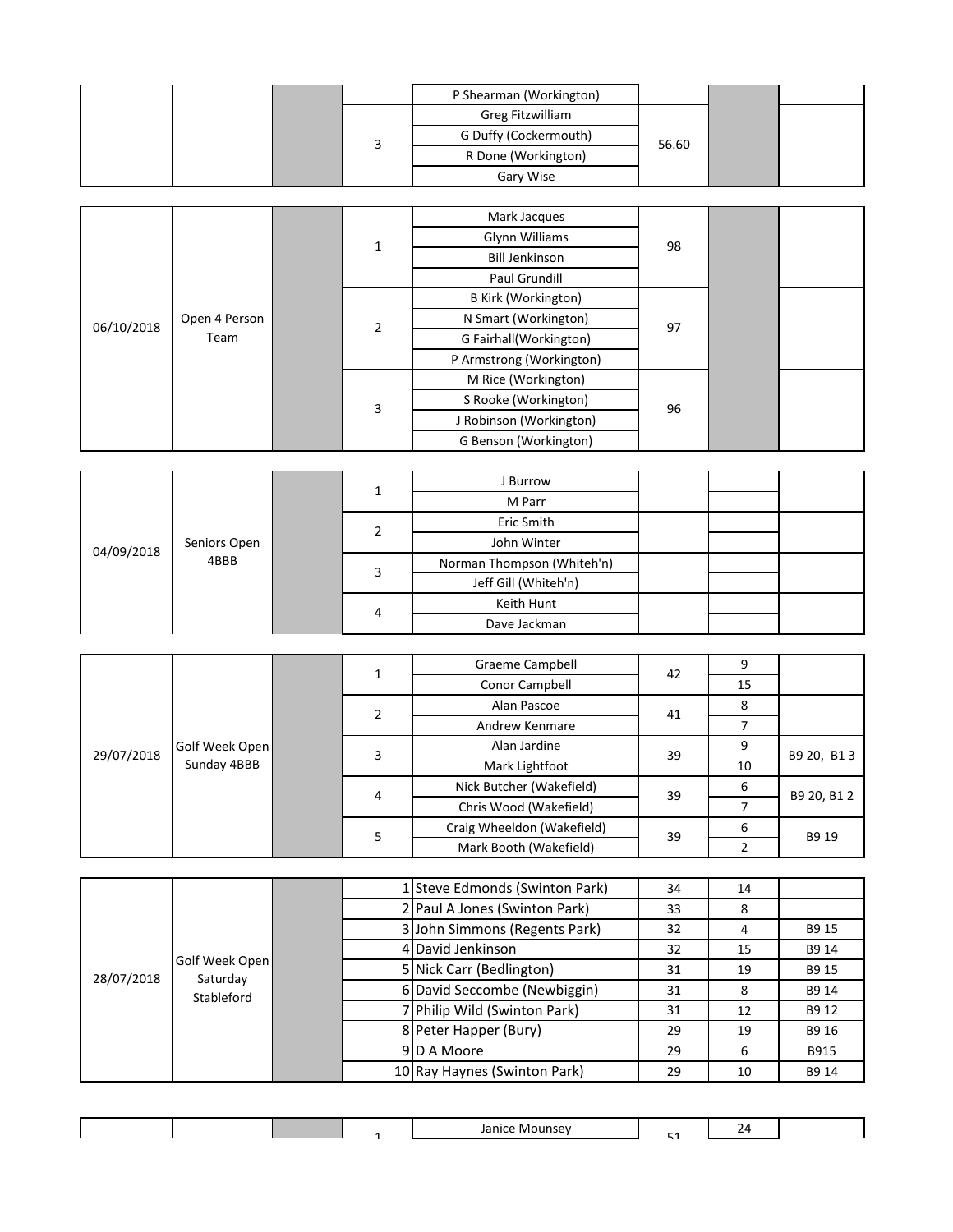| 27/07/2018 | Golf Week Open<br>Mixed 4BBB -<br>Kennedy Cup | ᅩ | Lewis Baker                  | ⊥ ب | 19 |                |
|------------|-----------------------------------------------|---|------------------------------|-----|----|----------------|
|            |                                               |   | <b>Steve Pritt</b>           | 49  | 19 |                |
|            |                                               |   | Jo DeVonald                  |     | 24 |                |
|            |                                               |   | Mike Dixon (Ulverston)       | 46  |    | B9 25<br>B9 20 |
|            |                                               |   | Linda Dixon (Ulverston)      |     | 31 |                |
|            |                                               | 4 | Barbara Fawcett (Whitehaven) | 46  | 36 |                |
|            |                                               |   | Joe Green (Workington)       |     | 18 |                |

|            |                       |        | $\mathbf{1}$ | S K Murphy             |       |  | B9 29 |
|------------|-----------------------|--------|--------------|------------------------|-------|--|-------|
|            |                       |        |              | Glyn Williams          | 52.63 |  |       |
|            |                       |        |              | Gary Williams          |       |  |       |
|            |                       |        |              | Paul Grundill          |       |  |       |
|            | Golf Week Open        | 2<br>3 |              | J Young V(Sil)         | 52.63 |  | B9 28 |
| 26/07/2018 |                       |        |              | D Weavers              |       |  |       |
|            | <b>Texas Scramble</b> |        |              | D Carpenter            |       |  |       |
|            |                       |        |              | P Hodgson              |       |  |       |
|            |                       |        |              | Salli Pilcher          | 54.88 |  |       |
|            |                       |        |              | Naomi Brennan          |       |  |       |
|            |                       |        |              | <b>Stirling Graham</b> |       |  |       |
|            |                       |        |              | Christine Graham       |       |  |       |

| 24/07/2018 | Golf Week<br>OpenTuesday<br>Stableford |      | D Edgar (Workington) | 42 | 13 |  |
|------------|----------------------------------------|------|----------------------|----|----|--|
|            |                                        |      | Jack Brooks (Mere)   | 41 | -- |  |
|            |                                        |      | S Mulholland         | 40 | 26 |  |
|            |                                        | Ladv | J Figg (Keswck)      | 35 | 19 |  |

|            |                |             | $\mathbf 1$    | <b>Graeme Campbell</b> |     |    |       |
|------------|----------------|-------------|----------------|------------------------|-----|----|-------|
|            |                |             |                | Henry Campbell         |     |    |       |
|            |                |             |                | Mark Lightfoot         | 125 |    |       |
|            |                |             |                | Connor Campbell        |     |    |       |
|            |                |             |                | Andrew Wallace         |     |    |       |
| 23/07/2018 | Golf Week Open |             |                | Dave Cooper            |     |    |       |
|            | 4 Person Team  |             | $\overline{2}$ | <b>Stewart Burrows</b> | 117 |    |       |
|            |                |             |                | John Hunter            |     |    |       |
|            |                |             |                | Paul Cruden            | 116 |    |       |
|            |                |             | 3              | Steven Ball            |     |    |       |
|            |                |             |                | Graeme Cowan           |     |    |       |
|            |                |             |                | Dave Kelly             |     |    |       |
|            |                |             |                |                        |     |    |       |
|            |                |             |                |                        |     |    |       |
|            |                | $\mathbf 1$ |                | Brian O'Kane           | 49  | 27 |       |
|            |                |             |                | Joe Robson             |     | 11 |       |
|            |                |             | 2              | Peter Roe (Workington) | 47  | 13 | B9 24 |
|            |                |             |                | Ian Earl (Workington)  |     | 11 |       |
|            | Seniors Open   |             |                | R Iddon (Ulverston)    | 47  | 15 |       |
| 12/06/2018 | 1000           |             | 3              | $\cdots$               |     |    | B9 23 |

|            |              |   |   | Brian O'Kane             | 49 | 27 |       |
|------------|--------------|---|---|--------------------------|----|----|-------|
|            |              |   |   | Joe Robson               |    | 11 |       |
|            |              |   | 2 | Peter Roe (Workington)   | 47 | 13 | B9 24 |
| 12/06/2018 | Seniors Open |   |   | Ian Earl (Workington)    |    | 11 |       |
|            |              |   | 3 | R Iddon (Ulverston)      | 47 | 15 | B9 23 |
|            | 4BBB         |   |   | R Procter (Ulverston)    |    | 26 |       |
|            |              |   | 4 | Alan Isherwood           | 46 | 22 | B9 23 |
|            |              |   |   | Stephen Hancock          |    | 15 |       |
|            |              | 4 |   | Charles Dent (Ulverston) | 46 | 11 | B9 22 |
|            |              |   |   | J Duckworth (Ulverston)  |    | 12 |       |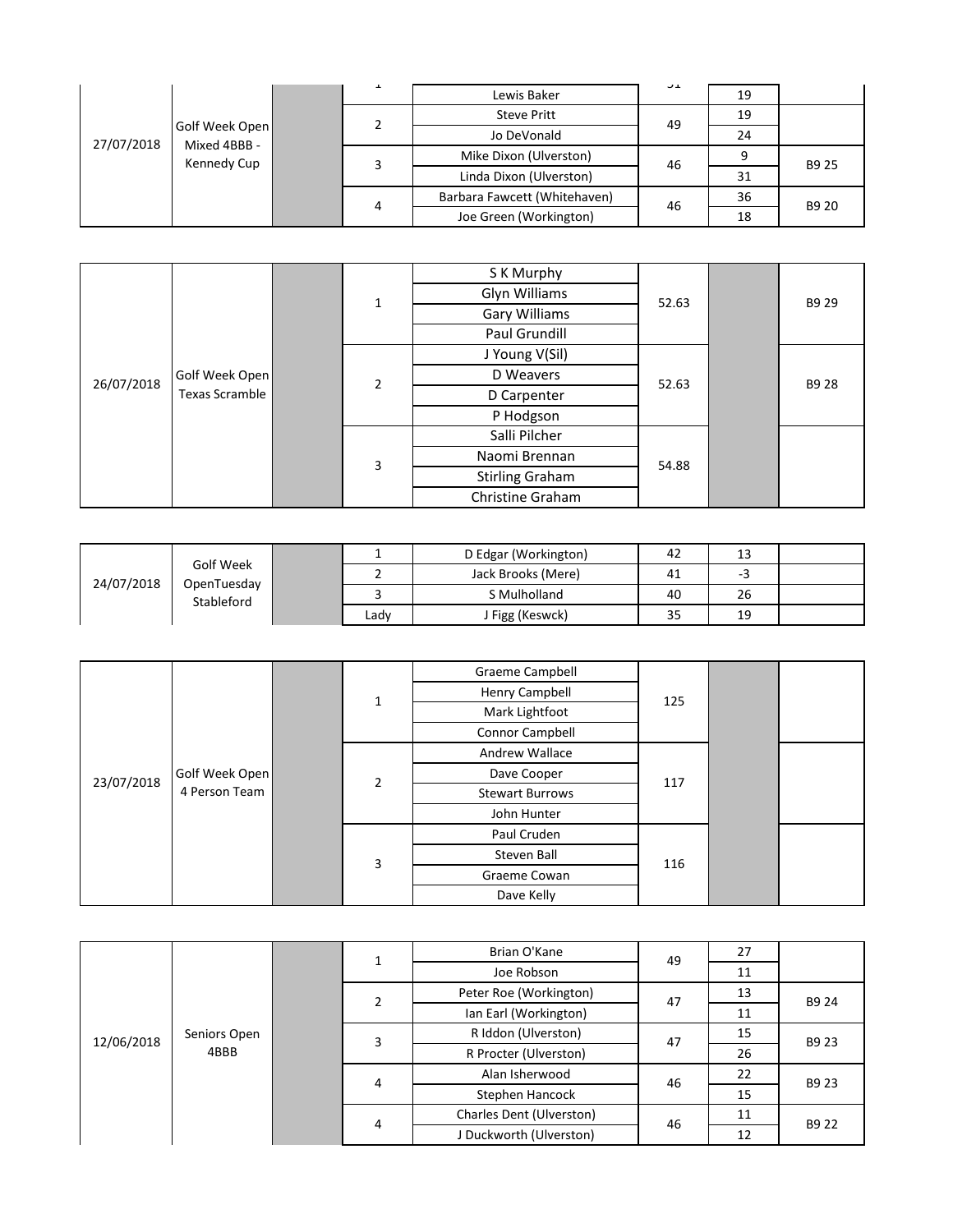| Malcolm Anderson<br>Stephen J Hodgson<br>$\mathbf 1$<br>54.00<br>Dave Jenkinson<br>Steve Sullivan |       |
|---------------------------------------------------------------------------------------------------|-------|
|                                                                                                   |       |
|                                                                                                   |       |
|                                                                                                   |       |
| Floyd Hewitson                                                                                    |       |
| Open Texas<br>Alex Amor                                                                           |       |
| 14/04/2018<br>$\overline{2}$<br>56.00<br>Scramble<br>Carl Pettigrew                               |       |
| Nick Sharpe                                                                                       |       |
| Stephen Ball                                                                                      |       |
| Alan Pascoe                                                                                       |       |
| 3<br>56.75<br>Paul Cruden                                                                         |       |
| Gary Cowen                                                                                        |       |
| Les Moore<br>24                                                                                   |       |
| $\mathbf 1$<br>43<br>15<br>Craig Smith                                                            | B9 23 |
| Steve Hodgson<br>14                                                                               |       |
| $\overline{2}$<br>43<br>Steve Sullivan<br>19                                                      | B9 20 |
| 22<br>Lewis Irwin<br>Hospice at                                                                   |       |
| 3<br>42<br>5<br>Home West<br>Andy Irwin                                                           |       |
| 17/03/2018<br>Cumbria Charity<br>$10\,$<br>John Banks                                             |       |
| $\overline{a}$<br>41<br>Open 4BBB<br>George McCann<br>21                                          | B9 20 |
| Brian O'Kane<br>24                                                                                |       |
| 5<br>41<br>$\overline{7}$<br>Simon O'Kane                                                         | B6 13 |
| Sara Baker<br>22                                                                                  |       |
| 6<br>41<br>14<br>Christine Fawcett                                                                | B6 12 |
| Michael Pink                                                                                      |       |
| Andy Conoley                                                                                      |       |
| $\mathbf{1}$<br>53.75<br>David Pierce                                                             |       |
| Mark Keenan                                                                                       |       |
| Colin Mitchell                                                                                    |       |
| Open Texas<br>John Steward (Silecroft)                                                            |       |
| 10/03/2018<br>$\overline{2}$<br>54.25<br>Scramble<br>Gordon Hennis                                |       |
| Kenny Burns                                                                                       |       |
| Dave Jenkinson                                                                                    |       |
| Malcolm anderson                                                                                  |       |
| 56.00<br>3<br>Steve Hodgson                                                                       |       |
| Steve Sullivan                                                                                    |       |
| N Roach (Workington)                                                                              |       |
| I Jarman (Workington)                                                                             |       |
| $\mathbf{1}$<br>55.88<br>T Barker (Workington)                                                    |       |
| D Hilton (Workington)                                                                             |       |
| Gary Williams                                                                                     |       |
| Open Texas<br><b>Stirling Graham</b>                                                              |       |
| 10/01/2018<br>$\sqrt{2}$<br>57.38<br>Scramble<br>John Roper                                       |       |
| Abby Roper                                                                                        |       |
| Ian Fleming                                                                                       |       |
| Stephen Fyfe                                                                                      |       |
| 3<br>57.88<br>A Gregg                                                                             |       |
| R Huby                                                                                            |       |
| N Roach (Workington)                                                                              |       |
| I Jarman (Workington)<br>55.88<br>$\mathbf 1$                                                     |       |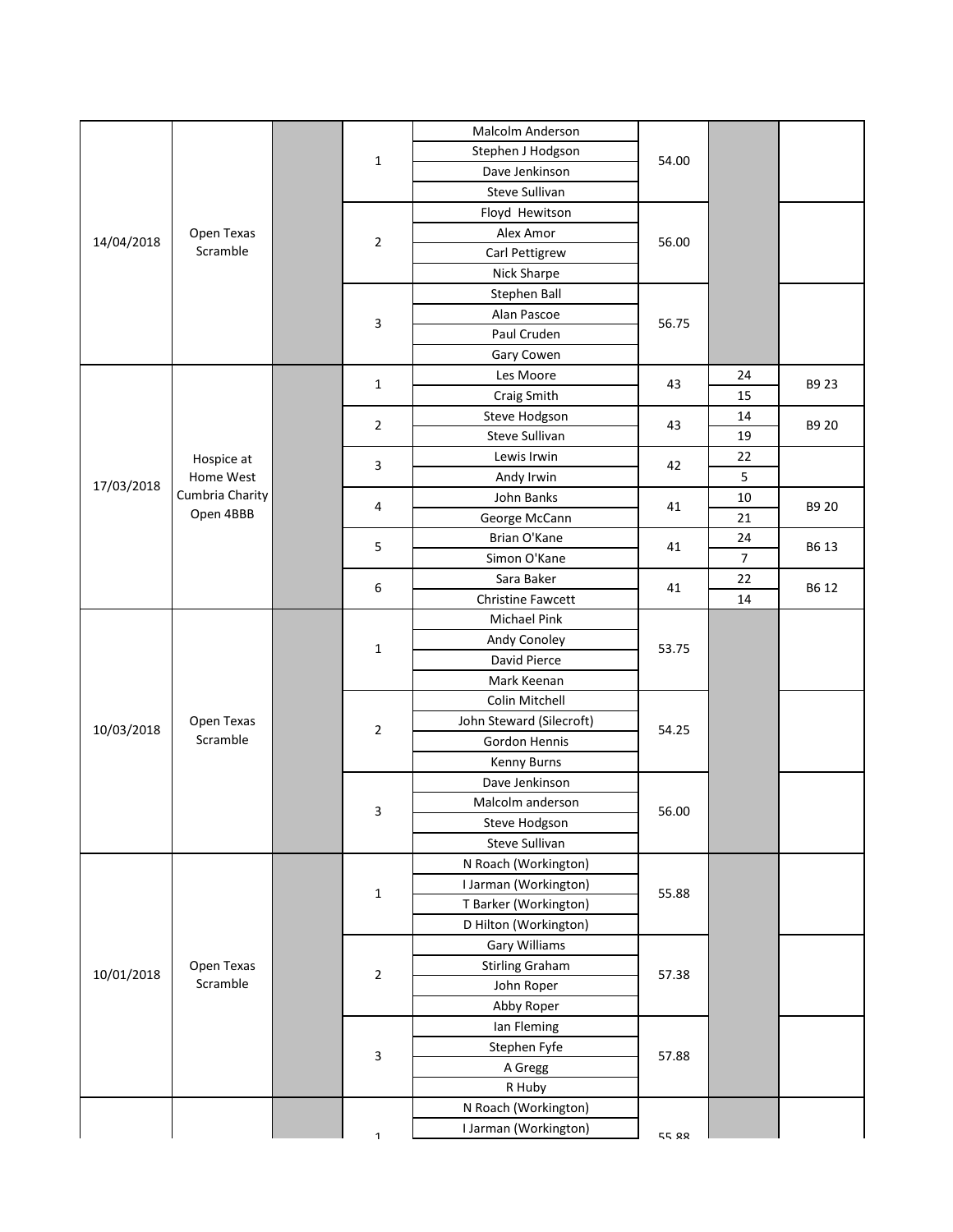| 13/01/2018 |            |  | ᆂ              | T Barker (Workington)<br>D Hilton (Workington) | טט.ככ |  |  |
|------------|------------|--|----------------|------------------------------------------------|-------|--|--|
|            |            |  | $\overline{2}$ | Gary Williams                                  |       |  |  |
|            | Open Texas |  |                | <b>Stirling Graham</b>                         | 57.38 |  |  |
|            | Scramble   |  |                | John Roper                                     |       |  |  |
|            |            |  |                | Abby Roper                                     |       |  |  |
|            |            |  |                | lan Fleming                                    |       |  |  |
|            |            |  | 3              | Stephen Fyfe                                   | 57.88 |  |  |
|            |            |  |                | A Gregg                                        |       |  |  |
|            |            |  |                | R Huby                                         |       |  |  |